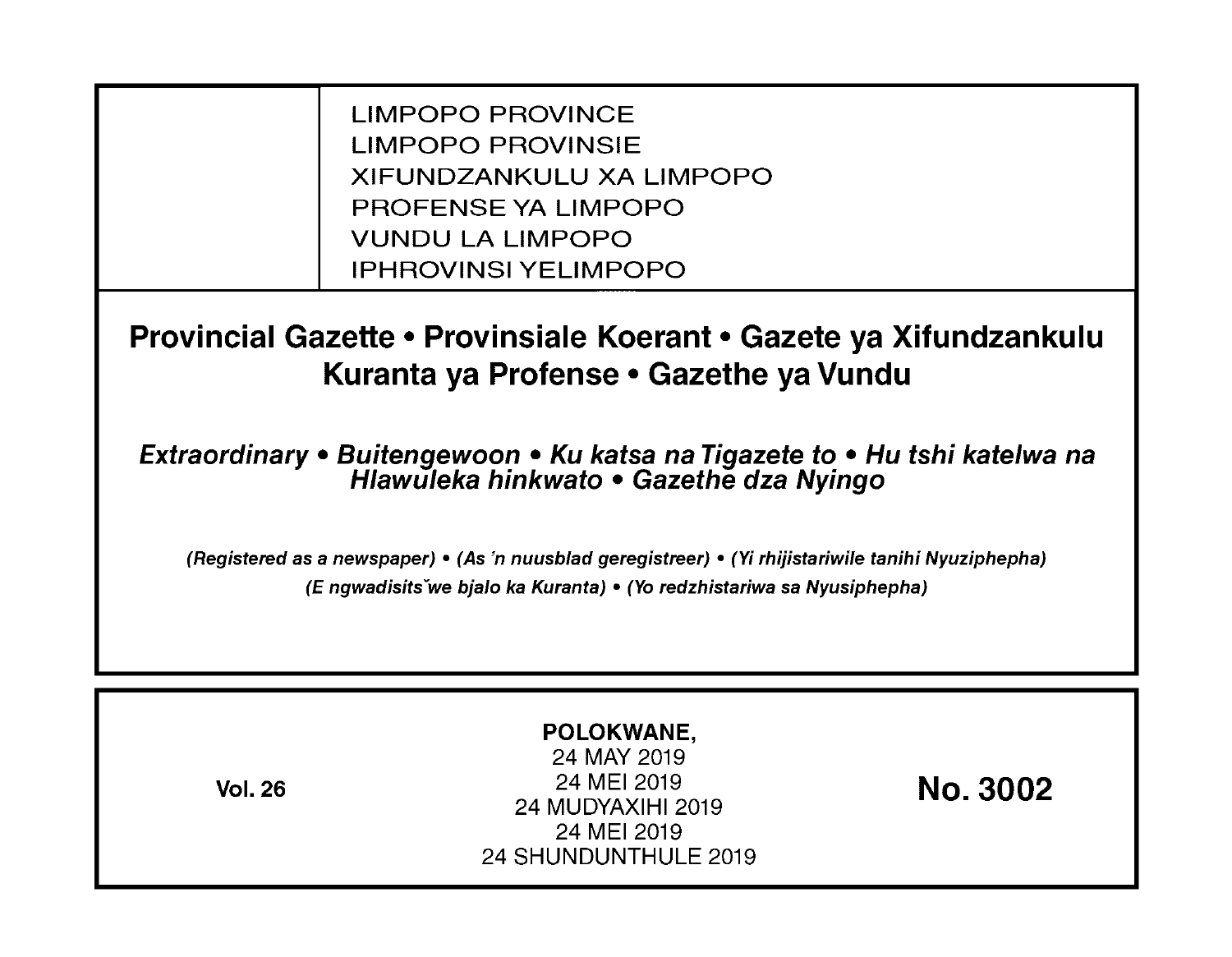## **CONTENTS**

|    |                                                                                                       | Gazette<br>No. | Page<br>No. |
|----|-------------------------------------------------------------------------------------------------------|----------------|-------------|
|    | <b>PROVINCIAL NOTICES • PROVINSIALE KENNISGEWINGS</b>                                                 |                |             |
| 83 | Local Government: Municipal Structures Act (117/1998): By-elections in Ward 40 of the Polokwane Local | 3002           |             |